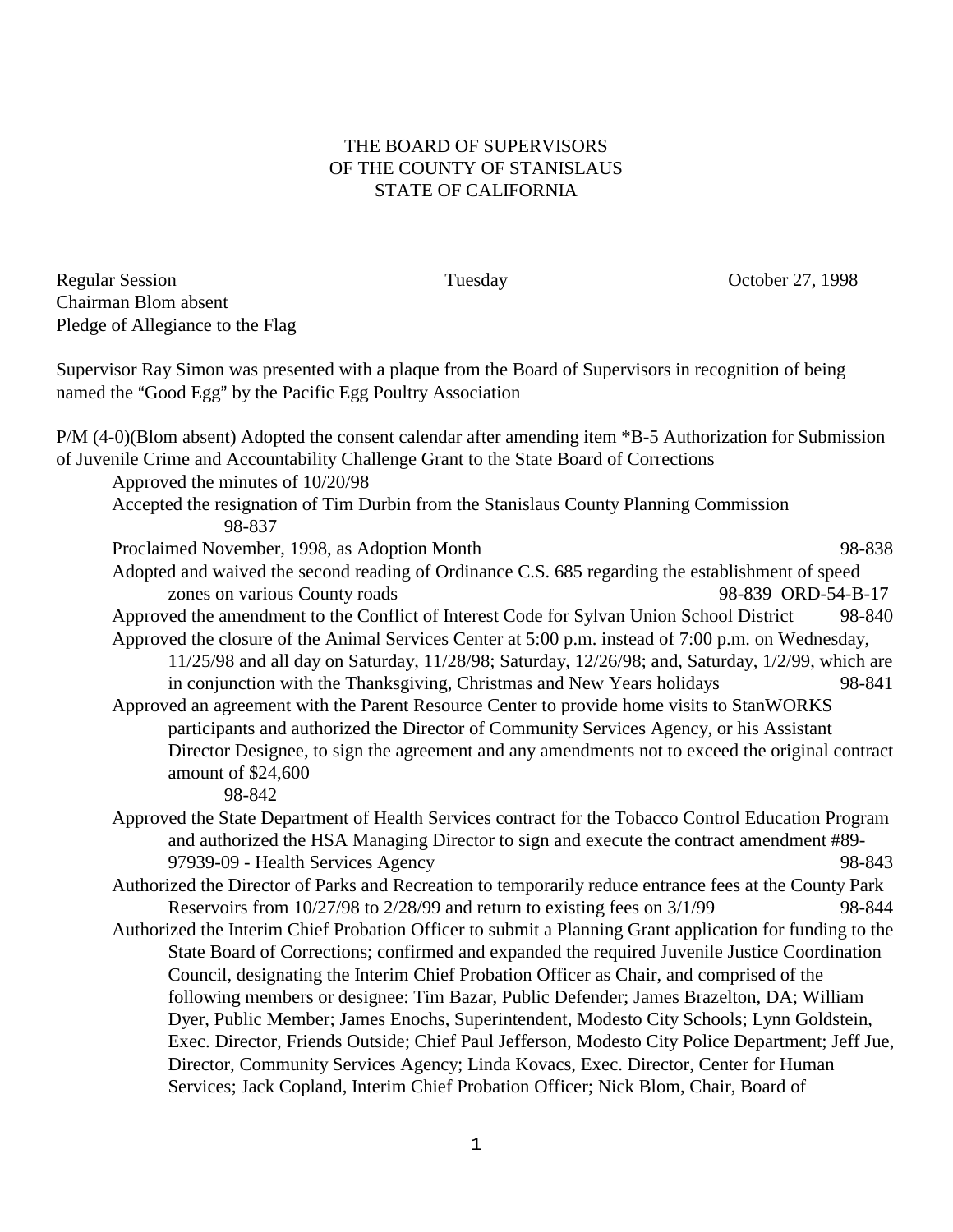Supervisors; Martin Petersen, Superintendent County Office of Education; Chief Pete Peterson, Ceres City Police Department; Dr. Larry Poaster, Director Mental Health; Patricia Hill Thomas, Assistant Executive Officer; Les Weidman, Sheriff/Coroner; Representative from a Community Based Business; Representative from a Community Based Drug and Alcohol Treatment Program - Probation; authorized the Interim Chief Probation Officer to contract for consulting services to update the Comprehensive, Multi-Agency Juvenile Prevention and Accountability Local Action Plan; and, adopted the required grant compliance resolution for submission with the application; the Board approved staff to consider placing a Hispanic person on the Coordination Council 98-845

- Authorized the Interim Chief Probation Officer to submit a grant application to the California Office of Criminal Justice Planning in the amount of \$127,146 for the enhancement of the Probation Department services to domestic violence offenders and victims 98-846
- Honored the six business recipients of the Waste Reduction Award Program (WRAP Awards) from the California Integrated Waste Management Board - Environmental Resources 98-847
- Approved amending the Salary and Position Allocation resolution to add five Legal Clerk III positions to increase the Superior Court staffing 98-848
- Approved the settlement agreement and release by and between the County and Nina Buzolin and authorized the Director of the Department of Public Works to execute the settlement agreement and release on behalf of the County and release on behalf of the County and release on  $98-849$
- Approved the Transportation Development Act Claim for FY 1998/99; authorized the Director of Public Works to execute and submit the claim to SAAG; and, authorized the Auditor-Controller to make the appropriate budget adjustments
	- 98-850
- Find that all subdivision improvements required for Sun Ridge West No. 2, Phase 3, by the Subdivision Improvement Agreement, executed by Bright Development and the Stanislaus County Board of Supervisors on 6/2/98, have been constructed to the satisfaction of Stanislaus County; accepted all streets, avenues, roads and the drainage system within Sun Ridge West No. 2, Phase 3 for maintenance by Stanislaus County; pursuant to Section 66499.7(a) of the Subdivision Map Act, authorized the release of Performance Bond #0080088470 that was issued by Amwest Surety Insurance Company in the amount of \$324,500 for faithful performance of the Subdivision Improvement Agreement; and, pursuant to Section 66499.7(b) of the Subdivision Map Act, upon receipt of a Mechanic's Lien guarantee, authorized the release of Labor and Materials Bond #008008470 that was issued by Amwest Surety Insurance Company in the amount of \$162,250 for payment of Labor and Materials, the Mechanic's Lien Guarantee must be dated a minimum of 35 days after the filing of the appropriate notice of completion, be in the amount of \$162,250, be prepared by a title company, be to the benefit of Stanislaus County, and state that there are no liens of record 98-851
- Approved the request by "On Your Mark" to hold a duathlon event on Sonora Road and Shuper Road in the Knights Ferry Area on 11/7/98 and authorized the Director of Public Works to issue a permit for the event subject to standard conditions 98-852
- Approved the decision to stand without further hearing by the Stanislaus County Planning Commission, after conducting a public hearing on 10/1/98, approved on an unanimous vote, the Tentative Map Application #98-06 for Vella Estates No. 6 98-853